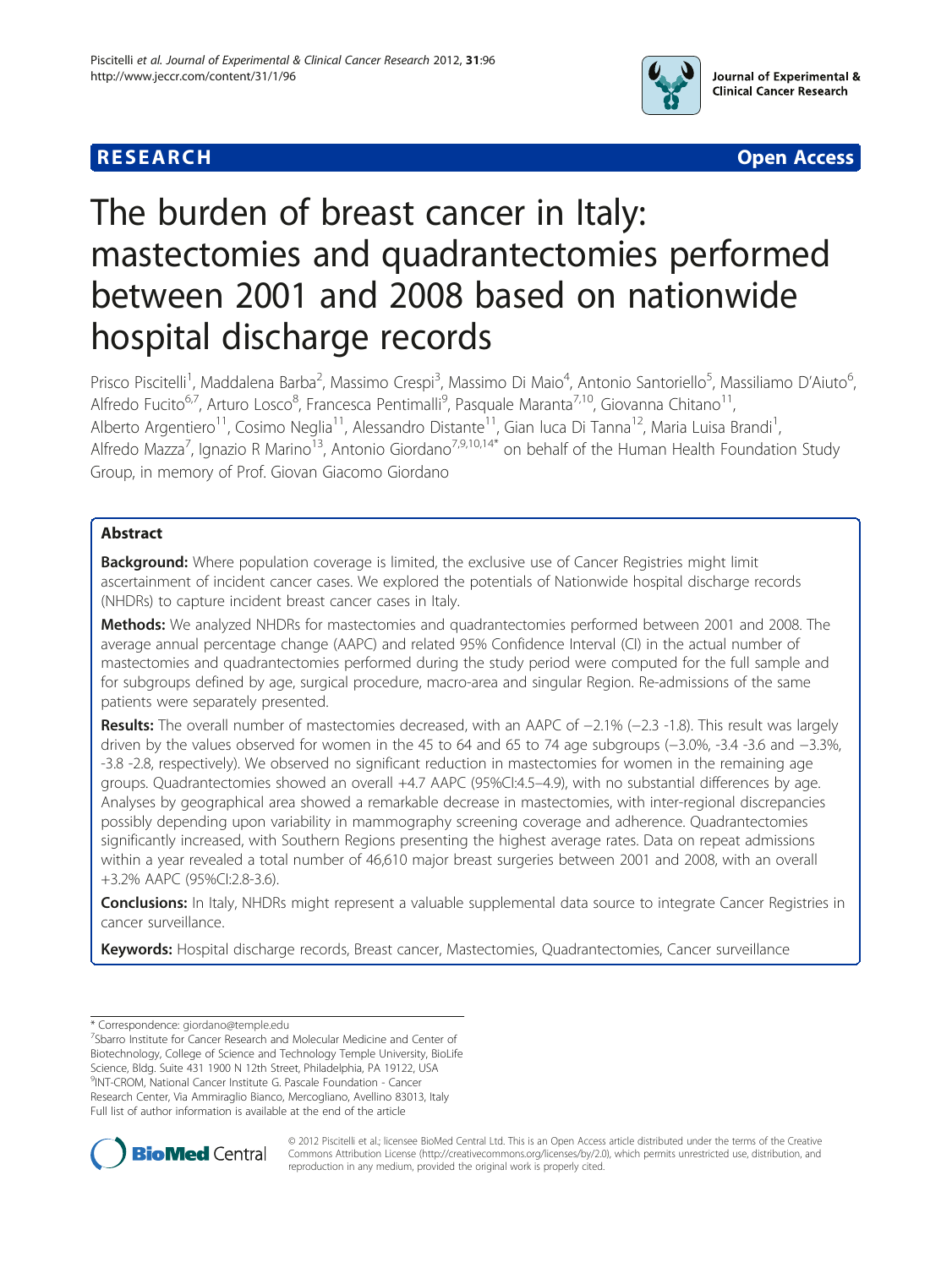# Background

Cancer incidence data are a cornerstone of epidemiology research, health monitoring and resource allocation for interventions aimed at cancer prevention and control. Cancer Registries (CRs) contribute to cancer surveillance at local level, throughout the process of systematic collection of data about the occurrence and characteristics of reportable neoplasms [\[1](#page-8-0)]. In United States, the National cancer statistics are built on data from a network of CRs called the Surveillance, Epidemiology and End Results Program (SEER). The SEER has now expanded its coverage to 26% of the total population of the United States, accounting for 65.4 million people. Registries included in the SEER share requirements in data reporting and verification procedures throughout a quality improvement process restructured in year 2000. However, the exclusive use of CRs poses limits to the nationwide ascertainment of incident cancer cases, with major concerns arising from the percentage of US population still uncovered [\[2](#page-8-0)].

Various secondary databases have been proposed as potential tools to enhance the detection of incident cases and related treatments for a number of diseases, including cancer [\[3](#page-8-0)-[6\]](#page-8-0). The accuracy of secondary data sources in capturing cases has been explored with results varying upon the source selected and gold standard used [[6-9](#page-8-0)]. In the study from Penberthy et al., the Virginia Cancer Registry (CR) and a statewide hospital discharge file (HDF) were both tested for accuracy in correctly identifying a cancer and its site of origin. Data from inpatient medical records were used as the gold standard. Based on the conclusions stated, nor the CR neither the HDF was sufficient independently to allow the complete capture of incident cancer cases. However, HDF accuracy in capturing incident cancer cases was high, with the overall positive predictive value being 94% and site specific values ranging from 86% (cervix) to 98% (breast) [\[9\]](#page-8-0). In Italy, the government supports cancer surveillance throughout a network of population-based local CRs included in the Italian Association of Cancer Registries (AIRTUM). Currently, the AIRTUM covers 33.8% of the Italian population, namely 19 million people out of 61 million inhabitants. A notable disproportion in CRs coverage exists among Northern, Central and Southern areas of Italy (i.e., 50.2%, 25.5% and 17.9%, respectively)  $[10]$  $[10]$ .

We have previously underlined the need to integrate data from the Italian CRs with additional sources and identified the National Hospital Discharge Records (NHDRs) as a potential tool [[11](#page-8-0)].

In this study we aimed to evaluate the burden of breast cancer in Italian women by analyzing data from the NHDRs through a non-model-based methodology with a specific focus on major surgical procedures.

Compared to our previous work, data have been updated to reflect a larger time window (2001–2008 vs. 2000– 2005) and methods refined to overcome some of the limitations from our previous study.

# Materials and methods

# Data source

We used the NHDR database which includes records from all the Italian public and private hospitals. Data were made available by the Italian Ministry of Health relatively to the time frame between 2001 and 2008. These data were subject to a systematic quality assessment performed at a Regional and central level. The matching with the National Institute for Statistics (ISTAT) by social security code showed a percentage of correct linkage increasing from 95.6% in 2001 (50,921 records matched out of 53,226) to 99.8% in 2008 (58,367 records matched out of 58,492) [[12](#page-8-0),[13](#page-8-0)]. The years 1999 and 2000 were excluded due to incomplete data.

Breast cancer cases were identified on the basis of the International Classification of Diseases, Ninth Revision, Clinical Modification (ICD-9-CM) [[14,15\]](#page-8-0). We considered patients diagnosed with invasive breast cancer (i.e., malignant neoplasm of breast, ICD-9CM codes: 174.0-174.9 and 175.0-175.9). Data related to patients with in situ breast carcinoma (ICD-9-CM major diagnosis 233) were also included.

### Population

Eligible women were patients diagnosed with incident, histologically-confirmed breast cancer who underwent major breast surgical procedures between 2001 and 2008, as identified based on the following codes from the ICD-9-CM: 85.41-48 (mastectomies), 85.22 (quadrantectomies), 85.23 (subtotal mastectomies) [[14,15](#page-8-0)]. In data analysis, mastectomies and subtotal mastectomies (ICD-9-CM codes: 85.41-48 and 85.23, respectively) were ascribed to the same category of major breast surgery (i.e., mastectomies). Excision biopsies and tumorectomies (ICD9-CM code 85.21) were not included. Thus, patients with benign lesions were not considered in our analysis. In order to minimize the overlap between prevalent and incident cases, repeated admissions in any calendar year and across different years for the entire time window considered were discounted and reported separately. We included records pertinent to ordinary hospitalization as well as day hospital regimens.

#### Statistical analyses

Data were analyzed using STATA/SE version 11 for Windows (StataCorp LP, College Station, TX, USA) and Microsoft Office Excel 2007 (Microsoft Corp, Seattle, WA, USA). The average annual percentage change (AAPC) and related 95% Confidence Interval (CI) in the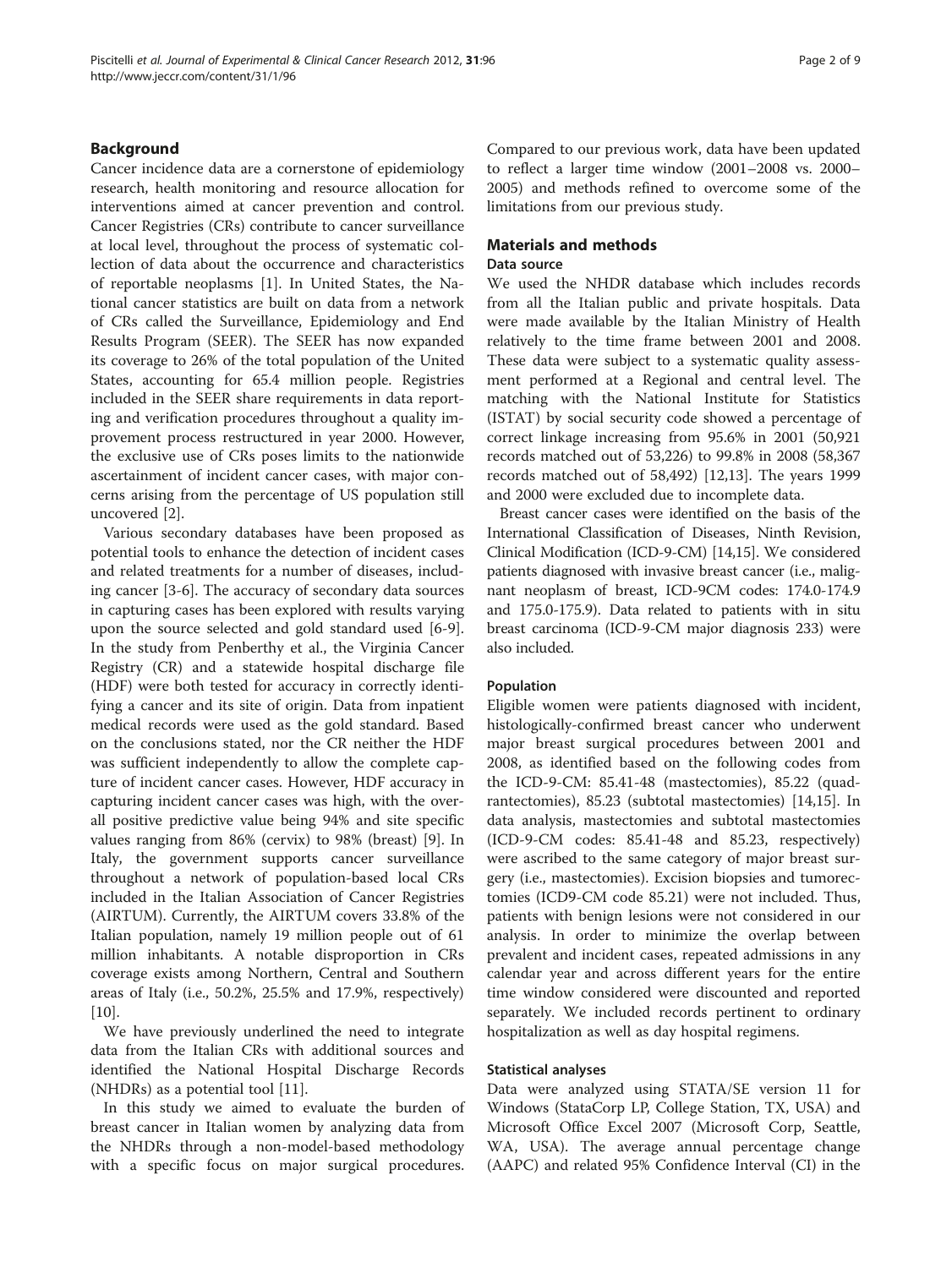actual number of mastectomies and quadrantectomies performed during the study period were computed using a Poisson regression model. To describe time trends, we carried out joinpoint regression analysis.

Analyses were performed for the full sample as well as for subgroups defined by type of surgical procedure (mastectomies and quadrantectomies), age (25–39, 40– 44, 45–64, 65–74 and  $\geq$ 75 years old), and geographical area [i.e., Region and macro-areas (Northern, Central and Southern Italy)]. Results by geographical area were presented in a frame including the indicators of extension and adherence to the national breast cancer screening programs [\[16\]](#page-8-0).

# Results

Mastectomies and quadrantectomies performed in Italy between 2001 and 2008 are reported in Table 1 and Table [2](#page-3-0), respectively. The overall number of mastectomies decreased from 15,754 (year 2001) to 14,197 (year 2008), with an AAPC of −2.1% (−2.3 -1.8). This result is largely driven by the values observed for women in the 45 to 64 and 65 to 74 age subgroups (−3.0%, -3.4 -3.6 and −3.3%, -3.8 -2.8, respectively) and, at a lesser extent, in women aged 75 years and older (−1.2%, -1.7 -0.7). We observed no significant reduction in mastectomies for women aged 25–39 years (+0.3%; -0.8–1.3) and 40-44 years  $(+1.5\%; 0.5-2.5).$ 

As shown in Table [2](#page-3-0), there was a +4.7% increase in quadrantectomies (95%CI 4.5-4.9) with the actual numbers rising from 22,140 (year 2001) to 30,800 (year 2008). Temporal trends of mastectomies and quadrantectomies between 2001 and 2008 are shown in Figure [1](#page-3-0). Mastectomies were always performed during ordinary hospitalizations, while quadrantectomies performed in a day hospital regimen progressively increased over the 8year period (+74.2%), accounting for more than 17.5% of the overall breast surgery procedures in 2008 (data available upon request).

In Table [3,](#page-4-0) we present data by singular Italian Region and macro-areas (i.e., Northern, Central and Southern Italy). Remarkable decreases in the number of mastectomies performed in Italy between 2001 and 2008 were observed in Northern and Central Italy (−2.7%, -3.0 -2.4 and −2.9%, -3.4 -2.4, respectively) but not in Southern Italy (0.3%, -0.3–0.8), where statistically significant reductions were reported for Campania, Calabria and Sicily only.

Quadrantectomies significantly increased across all the Regions but Valle D'Aosta and Abruzzo. When macroareas were considered, the most remarkable increase was reported for Southern Regions (+3.3%, 3.0–3.5; +3.9%, 3.5–4.3 and +7.2%, 6.8–7.7 for Northern, Central and Southern regions, respectively).

In Table [4](#page-6-0), we report mastectomies and quadrantectomies performed on repeated admissions in the same year between 2001 and 2008. Overall, a total number of 46,610 repeated breast surgeries was performed in Italy between 2001 and 2008. Our data showed a significant increase in any of the subcategories considered but the first one (i.e., subcategory including women who underwent repeated breast surgery once within the same year).

# **Discussion**

In the present study, data from the NHDRs proved a valuable tool in the ascertainment of the real figures of incident breast cancer cases. Indeed, the current indications for quadrantectomies or mastectomies in operable breast cancer, along with the use of well defined codes assigned to breast surgeries at the time of patient

|  |  |  |  | Table 1 Mastectomies <sup>1</sup> performed in Italy between 2001 and 2008 |
|--|--|--|--|----------------------------------------------------------------------------|
|--|--|--|--|----------------------------------------------------------------------------|

| Age-group        | 2001         | 2002   | 2003   | 2004   | 2005   | 2006   | 2007   | 2008   | <b>Subtotals</b> | AAPC (95%CI) <sup>2</sup>  |
|------------------|--------------|--------|--------|--------|--------|--------|--------|--------|------------------|----------------------------|
| $25 - 39$        | 854          | 819    | 849    | 851    | 800    | 786    | 812    | 921    | 6,692            |                            |
|                  |              |        |        |        |        |        |        |        |                  | $+0.3$ (-0.8; 1.3)         |
| $40 - 44$        | 907          | 875    | 962    | 957    | 927    | 1008   | 955    | 999    | 7,590            |                            |
|                  |              |        |        |        |        |        |        |        |                  | $+ 1.5 (0.5; 2.5)$         |
| $45 - 64$        | 5849         | 5805   | 5353   | 5251   | 4950   | 4811   | 4783   | 4974   | 41,776           |                            |
|                  |              |        |        |        |        |        |        |        |                  | $-3.0$ ( $-3.4$ ; $-3.6$ ) |
| $65 - 74$        | 3870<br>3802 |        | 3646   | 3596   | 3310   | 3193   | 3129   | 3178   | 27,724           |                            |
|                  |              |        |        |        |        |        |        |        |                  | $-3.3$ $(-3.8; -2.8)$      |
| 75 - 100         | 4274         | 4464   | 4516   | 4265   | 4126   | 4157   | 4053   | 4125   | 33,980           |                            |
|                  |              |        |        |        |        |        |        |        |                  | $-1.2$ (-1.7; -0.7)        |
| <b>Subtotals</b> | 15,754       | 15,765 | 15,326 | 14,920 | 14,113 | 13,955 | 13,732 | 14,197 | 117,762          |                            |
|                  |              |        |        |        |        |        |        |        |                  | $-2.1$ $(-2.3; -1.8)$      |

Data are reported by age.

<sup>1</sup> Reported data are absolute numbers unless otherwise specified.

<sup>2</sup>AAPC (95%CI): Average Annual Percentage Change and 95% Confidence Interval.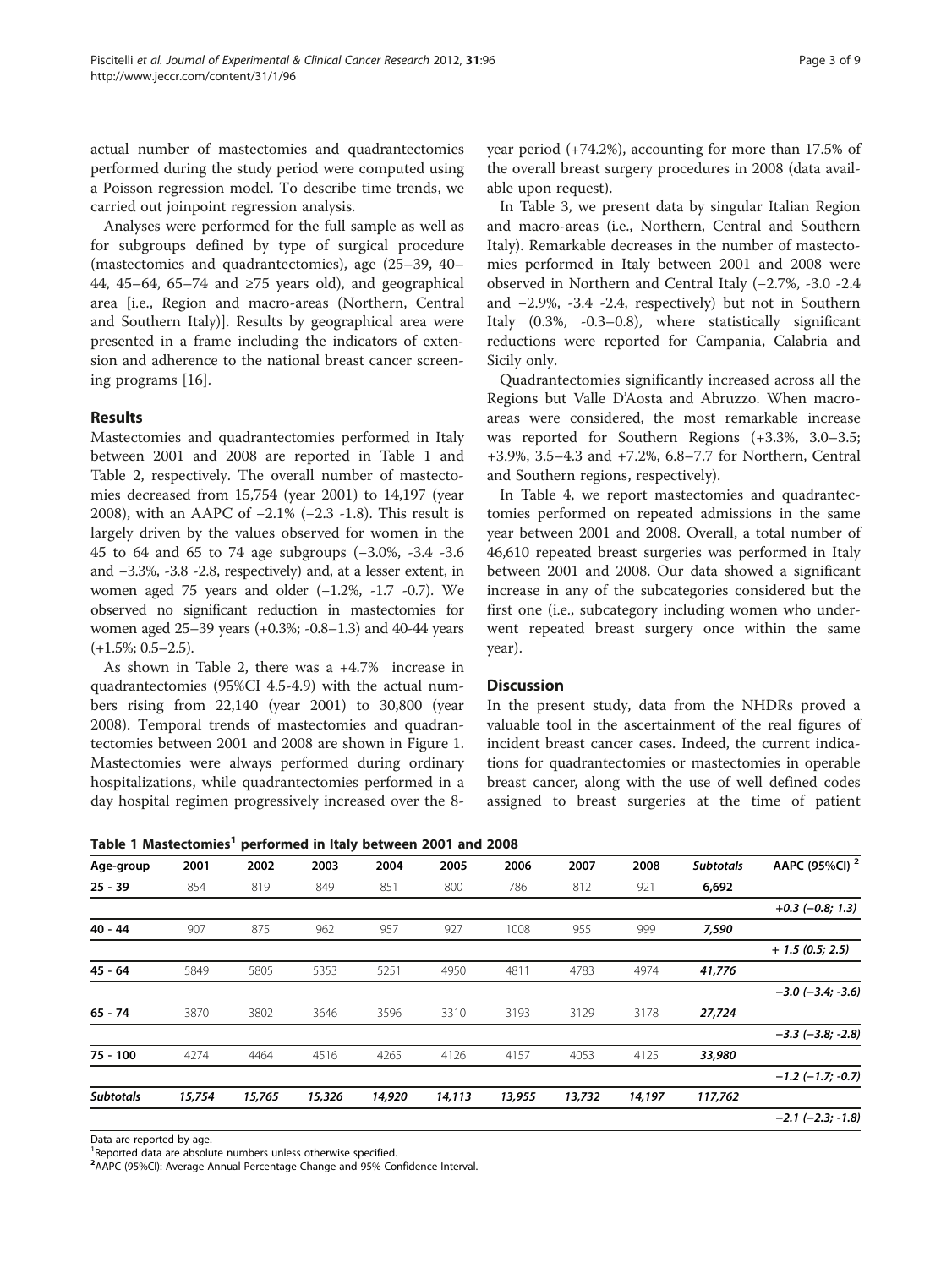| Page 4 of 9 |  |  |  |
|-------------|--|--|--|
|-------------|--|--|--|

<span id="page-3-0"></span>Table 2 Quadrantectomies<sup>1</sup> performed in Italy between 2001 and 2008

| Age group        | 2001   | 2002   | 2003   | 2004   | 2005   | 2006   | 2007   | 2008   | <b>Subtotals</b> | AAPC (95%CI) <sup>2</sup> |
|------------------|--------|--------|--------|--------|--------|--------|--------|--------|------------------|---------------------------|
| $25 - 39$        | 1337   | 1375   | 1474   | 1691   | 1722   | 1730   | 1706   | 1650   | 12,685           |                           |
|                  |        |        |        |        |        |        |        |        |                  | $+3.6$ (2.8; 4.3)         |
| $40 - 44$        | 1664   | 1839   | 1886   | 2216   | 2296   | 2473   | 2510   | 2610   | 17,494           |                           |
|                  |        |        |        |        |        |        |        |        |                  | $+6.7$ (6.0; 7.4)         |
| $45 - 64$        | 11573  | 12032  | 12334  | 12952  | 13294  | 13614  | 13908  | 14820  | 104,527          |                           |
|                  |        |        |        |        |        |        |        |        |                  | $+3.4$ (3.1; 3.6)         |
| $65 - 74$        | 5021   | 5331   | 5510   | 5913   | 6048   | 6550   | 6732   | 7154   | 48,259           |                           |
|                  |        |        |        |        |        |        |        |        |                  | $+5.1$ (4.7; 5.5)         |
| $75 - 100$       | 2545   | 2912   | 3139   | 3336   | 3624   | 3936   | 4103   | 4566   | 28,161           |                           |
|                  |        |        |        |        |        |        |        |        |                  | $+8.1$ (7.5; 8.6)         |
| <b>Subtotals</b> | 22,140 | 23,489 | 24,343 | 26,108 | 26,984 | 28,303 | 28,959 | 30,800 | 211,126          |                           |
|                  |        |        |        |        |        |        |        |        |                  | $+4.7$ (4.5; 4.9)         |

<sup>1</sup>Reported data are absolute numbers unless otherwise specified.

<sup>2</sup>AAPC: Average Annual Percentage Change and 95% Confidence Interval.

Data are reported by age groups.

discharge, render breast cancer particularly prone to traceability through NHDRs. Based on our results, mastectomies decreased in all the age groups but two (i.e., women aged 25–39 and 40–44 years). Conversely, quadrantectomies showed a significant increase across all the age groups. There was a significant decrease in the number of mastectomies in Northern and Central Italy but not in Southern Italy, where the inter-regional differences were remarkable. Quadrantectomies significantly increased across all the different Regions (but Valle D'Aosta and Abruzzo) and macro areas considered.

This study has several strengths. Data were made available by the Italian Ministry of Health. Given that the hospital discharge records provide the basis for hospital care reimbursement within a diagnosis-related groups (DRGs) system, these data are subject to a systematic quality assessment performed at a Regional and central level. Dedicated programs and multidisciplinary workgroups are in place at the Department of Quality Assessment, Management of Medical Care and Ethics of the Italian Ministry of Health to enhance data accuracy and completeness. Constant efforts have led to

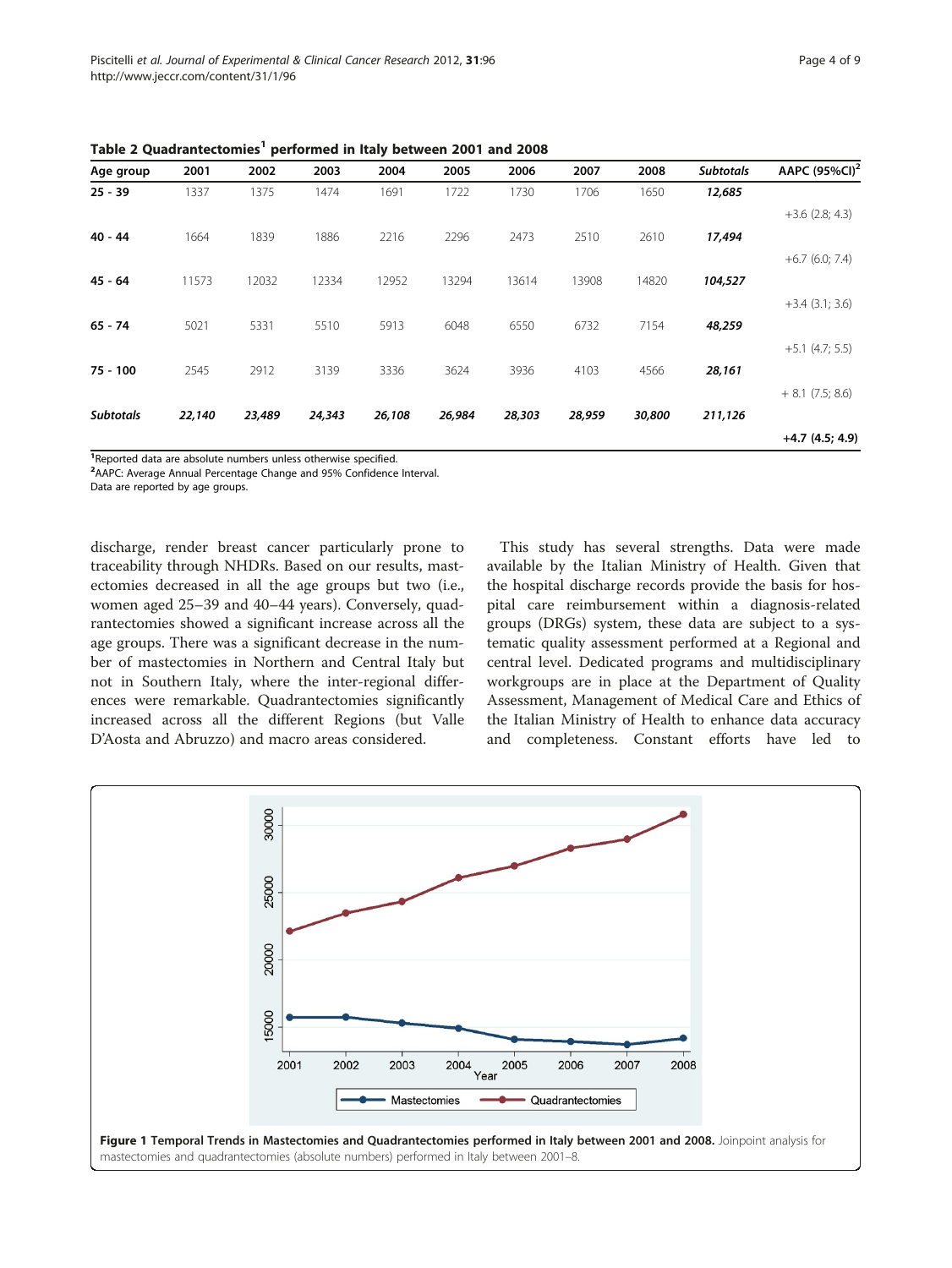| Region                         | Mammographic<br>screening<br>coverage (%)* | Adherence to<br>mammographic<br>screening $(\%)^5$ | 2001   | 2002   | 2003   | 2004   | 2005   | 2006   | 2007   | 2008   | AAPC (95%CI) <sup>2</sup>  |
|--------------------------------|--------------------------------------------|----------------------------------------------------|--------|--------|--------|--------|--------|--------|--------|--------|----------------------------|
| Piemonte Ms                    | 68.6%                                      | 65.6%                                              | 1222   | 1177   | 1138   | 1146   | 1112   | 1140   | 1053   | 1032   | $-2.1$ $(-2.9; -1.2)$      |
| Q <sub>S</sub>                 |                                            |                                                    | 1686   | 1636   | 1714   | 1856   | 1881   | 2024   | 2160   | 2268   | $+4.9$ (4.2; 5.6)          |
| Valle d'Aosta Ms               | 92,3%                                      | 79,0%                                              | 35     | 26     | 26     | 28     | 16     | 30     | 24     | 23     | $-4.2$ ( $-9.8$ ; $+1.6$ ) |
| Qs                             |                                            |                                                    | 50     | 62     | 64     | 73     | 76     | 77     | 64     | 72     | $+3.7$ (0.0; 7.6)          |
| Lombardia Ms                   | 92,8%                                      | 64,5%                                              | 3690   | 3511   | 3295   | 3199   | 2985   | 2844   | 2845   | 3063   | $-3.4 (-3.9; -2.9)$        |
| Qs                             |                                            |                                                    | 6257   | 6542   | 6428   | 6667   | 6915   | 7048   | 7245   | 7322   | $+2.3$ (1.9; 2.7)          |
| P. A. di Bolzano Ms            | n.a.                                       | 52,5%                                              | 122    | 113    | 107    | 110    | 93     | 94     | 95     | 89     | $-4.3$ ( $-7.1$ ; $-1.4$ ) |
| $\mathbb{Q}$                   |                                            |                                                    | 97     | 69     | 70     | 87     | 78     | 142    | 144    | 175    | $+13.5(10.2; 17.0)$        |
| P. A. di Trento Ms             | 80,9%                                      | 79,2%                                              | 115    | 127    | 129    | 128    | 146    | 135    | 119    | 134    | $+1.2$ (-1.5; +3.9)        |
| $\mathbb{Q}$                   |                                            |                                                    | 136    | 175    | 166    | 216    | 208    | 236    | 209    | 251    | $+9.4$ (7.5; 11.4)         |
| Veneto Ms                      | 76,8%                                      | 77,1%                                              | 1512   | 1475   | 1457   | 1267   | 1200   | 1312   | 1305   | 1406   | $-1.8$ ( $-2.6$ ; $-1.0$ ) |
| Qs                             |                                            |                                                    | 1510   | 1612   | 1588   | 1674   | 1595   | 1893   | 2075   | 2296   | $+14.7(13.8; 15.6)$        |
| Friuli Venezia Giulia Ms       | 98,7%                                      | 62,6%                                              | 539    | 550    | 571    | 529    | 529    | 534    | 545    | 527    | $-0.5$ ( $-1.8$ ; 0.8)     |
| Qs                             |                                            |                                                    | 533    | 526    | 563    | 606    | 710    | 930    | 809    | 798    | $+8.2$ (6.9; 9.4)          |
| Liguria Ms                     | 34.4%                                      | 66.9%                                              | 405    | 393    | 402    | 376    | 420    | 350    | 301    | 334    | $-3.4$ $(-4.9; -1.8)$      |
| Qs                             |                                            |                                                    | 809    | 847    | 893    | 1.010  | 993    | 1.063  | 1049   | 1077   | $+6.2$ (5.1; 7.3)          |
| Emilia Romagna Ms              | 96,0%                                      | 72,4%                                              | 1530   | 1542   | 1382   | 1372   | 1200   | 1253   | 1274   | 1262   | $-3.3$ $(-4.1; -2.5)$      |
| Qs                             |                                            |                                                    | 2061   | 2169   | 2148   | 2.378  | 2644   | 2690   | 2666   | 2927   | $+5.2$ (4.6; 5.8)          |
| <b>Total Northern Italy Ms</b> | 82,0%                                      | 67,9%                                              | 9,170  | 8,914  | 8,507  | 8,155  | 7,701  | 7,692  | 7,561  | 7,870  | $-2.7$ ( $-3.0; -2.4$ )    |
| Qs                             |                                            |                                                    | 13,139 | 13,638 | 13,634 | 14,567 | 15,100 | 16,103 | 16,421 | 17,186 | $+3.3$ (3.0; 3.5)          |
| Toscana Ms                     | 86,4%                                      | 69,5%                                              | 968    | 994    | 841    | 853    | 796    | 814    | 845    | 782    | $-3.0$ $(-4.0; 2.0)$       |
| Qs                             |                                            |                                                    | 1661   | 1859   | 1871   | 2055   | 1960   | 2037   | 2010   | 2022   | $+2.3$ (1.6; 3.0)          |
| Umbria Ms                      | 89,0%                                      | 73,3%                                              | 249    | 197    | 195    | 216    | 190    | 179    | 161    | 209    | $-3.1$ $(-5.1; -1.0)$      |
| Qs                             |                                            |                                                    | 443    | 429    | 453    | 436    | 471    | 501    | 482    | 550    | $+3.1$ (1.6; 4.5)          |
| Marche Ms                      | 74,2%                                      | 54,2%                                              | 485    | 515    | 483    | 486    | 472    | 413    | 371    | 378    | $-4.4$ $(-5.7; -3.0)$      |
| Qs                             |                                            |                                                    | 482    | 537    | 536    | 587    | 653    | 678    | 731    | 753    | $+6.7$ (5.4; 8.0)          |
| Lazio Ms                       | 63,6%                                      | 47,6%                                              | 1516   | 1652   | 1456   | 1489   | 1405   | 1382   | 1325   | 1368   | $-2.4$ $(-3.2; -1.6)$      |
| $\mathbb{Q}$                   |                                            |                                                    | 2.222  | 2376   | 2581   | 2771   | 2950   | 2759   | 2849   | 3330   | $+4.9$ (4.2; 5.5)          |
| Abruzzo Ms                     | 56.6%                                      | 50,5%                                              | 267    | 270    | 206    | 225    | 219    | 187    | 217    | 236    | $-2.8$ ( $-4.7$ ; $-0.8$ ) |
|                                |                                            |                                                    | 381    | 375    | 310    | 376    | 332    | 386    | 424    | 421    | $+2.3$ (0.7; 3.9)          |
|                                |                                            |                                                    |        |        |        |        |        |        |        |        |                            |

# <span id="page-4-0"></span>Table 3 Mastectomies<sup>1</sup> (Ms) and Quadrantectomies<sup>1</sup> (Qs) performed in Italy between 2001 and 2008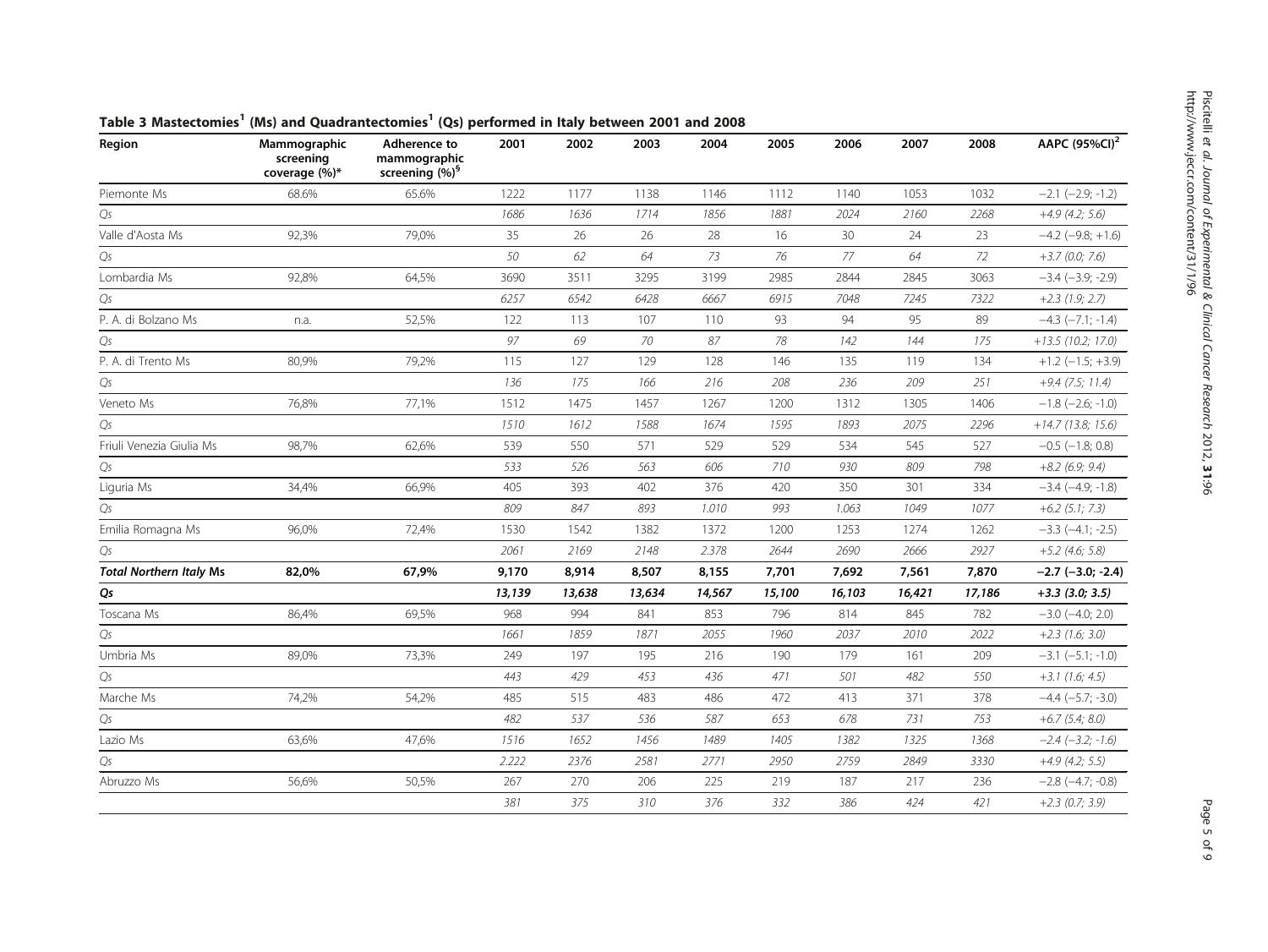| <b>Total Central Italy Ms</b> | 78,5%  | 59,7% | 3,485                    | 3,628  | 3,181  | 3,269  | 3,082  | 2,975  | 2,919  | 2,973  | $-2.9$ ( $-3.4$ ; $-2.4$ ) |
|-------------------------------|--------|-------|--------------------------|--------|--------|--------|--------|--------|--------|--------|----------------------------|
| Qs                            |        |       | 5,189                    | 5,576  | 5,751  | 6,225  | 6,366  | 6,361  | 6,496  | 7,076  | $+3.9$ (3.5; 4.3)          |
| Molise Ms                     | 48,5%  | 43,4% | 62                       | 55     | 83     | 74     | 69     | 63     | 76     | 47     | $-1.2$ ( $-4.8$ ; $+2.6$ ) |
| Qs                            |        |       | 46                       | 70     | 83     | 117    | 103    | 115    | 95     | 121    | $+9.8$ (6.4; 13.4)         |
| Campania Ms                   | 50,0%  | 29,6% | 897                      | 909    | 950    | 968    | 878    | 786    | 813    | 797    | $-2.4$ $(-3.4; -1.4)$      |
| Qs                            |        |       | 1.194                    | 1271   | 1323   | 1429   | 1495   | 1568   | 1687   | 1885   | $+6.4$ (5.6; 7.3)          |
| Puglia Ms                     | 25,3%  | 33,4% | 987                      | 928    | 903    | 933    | 901    | 963    | 959    | 1051   | $+0.9$ (0.0; 1.9)          |
| Qs                            |        |       | 1.010                    | 1174   | 1182   | 1315   | 1324   | 1361   | 1410   | 1520   | $+12.8$ (11.7; 13.8)       |
| Basilicata Ms                 | 100,0% | 49,2% | 88                       | 98     | 78     | 75     | 89     | 110    | 107    | 114    | $+4.3$ (1.1; 7.6)          |
| Qs                            |        |       | 81                       | 59     | 92     | 97     | 99     | 110    | 112    | 135    | $+8.9$ (5.6; 12.3)         |
| Calabria Ms                   | 51,8%  | 26,2% | 295                      | 322    | 320    | 287    | 237    | 239    | 245    | 221    | $-5.1$ $(-6.9; -3.4)$      |
| Qs                            |        |       | 195                      | 225    | 233    | 302    | 355    | 380    | 362    | 434    | $+11.7(9.8; 13.7)$         |
| Sicilia Ms                    | 49,2%  | 41,7% | 770                      | 911    | 856    | 743    | 724    | 719    | 654    | 696    | $-3.4$ $(-4.5; -2.4)$      |
| Qs                            |        |       | 1.286                    | 1476   | 1616   | 1542   | 1691   | 1819   | 1765   | 1846   | $+4.6$ (3.8; 5.4)          |
| Sardegna Ms                   | 57,2%  | 54,1% |                          | $\sim$ | 448    | 416    | 432    | 408    | 398    | 428    | $-1.1$ $(-3.4; +1.1)$      |
| Qs                            |        |       | $\overline{\phantom{a}}$ |        | 429    | 514    | 451    | 486    | 611    | 597    | $+6.7(4.5; 8.9)$           |
| Total Southern Italy Ms       | 46,5%  | 36,3% | 3,099                    | 3,223  | 3,638  | 3,496  | 3,330  | 3,288  | 3,252  | 3,354  | $+0.3$ (-0.3; +0.8)        |
| Qs                            |        |       | 3,812                    | 4,275  | 4,958  | 5,316  | 5,518  | 5,839  | 6,042  | 6,538  | $+7.2$ (6.8; 7.7)          |
| Subtotal ITALY Ms             | 72,7%  | 60,0% | 15,754                   | 15,765 | 15,326 | 14,920 | 14,113 | 13,955 | 13,732 | 14,197 | $-2.1$ ( $-2.3$ ; $-1.8$ ) |
| Qs                            |        |       | 22,140                   | 23,489 | 24,343 | 26,108 | 26,984 | 28,303 | 28,959 | 30,800 | $+12.9$ (12.7; 13.2)       |
| Total ITALY Ms + Qs           |        |       | 37,894                   | 39,254 | 39,669 | 41,028 | 41,097 | 42,258 | 42,691 | 44,997 | $+2.2$ (2.0; 2.3)          |

Table 3 Mastectomies<sup>1</sup> (Ms) and Quadrantectomies<sup>1</sup> (Qs) performed in Italy between 2001 and 2008 (Continued)

Data are reported by region and macro-area (Northern, Central, and Southern Italy).

<sup>1</sup>Reported data are absolute numbers unless otherwise specified.

<sup>2</sup>AAPC: Average Annual Percentage Change and 95% Confidence Interval.

\*Percentage of women aged 50–69 years old (on total screening target population) invited to perform mammographic screening in 2007–2008 (2-year cumulative data).<sup>18</sup> § Adherence rate to mammography screening in year 2008 (adjusted by excluding women performing mammography outside official programs).<sup>16</sup>

Percentages of coverage and adherence to mammographic screening in 2007–08 are also reported.<sup>16</sup>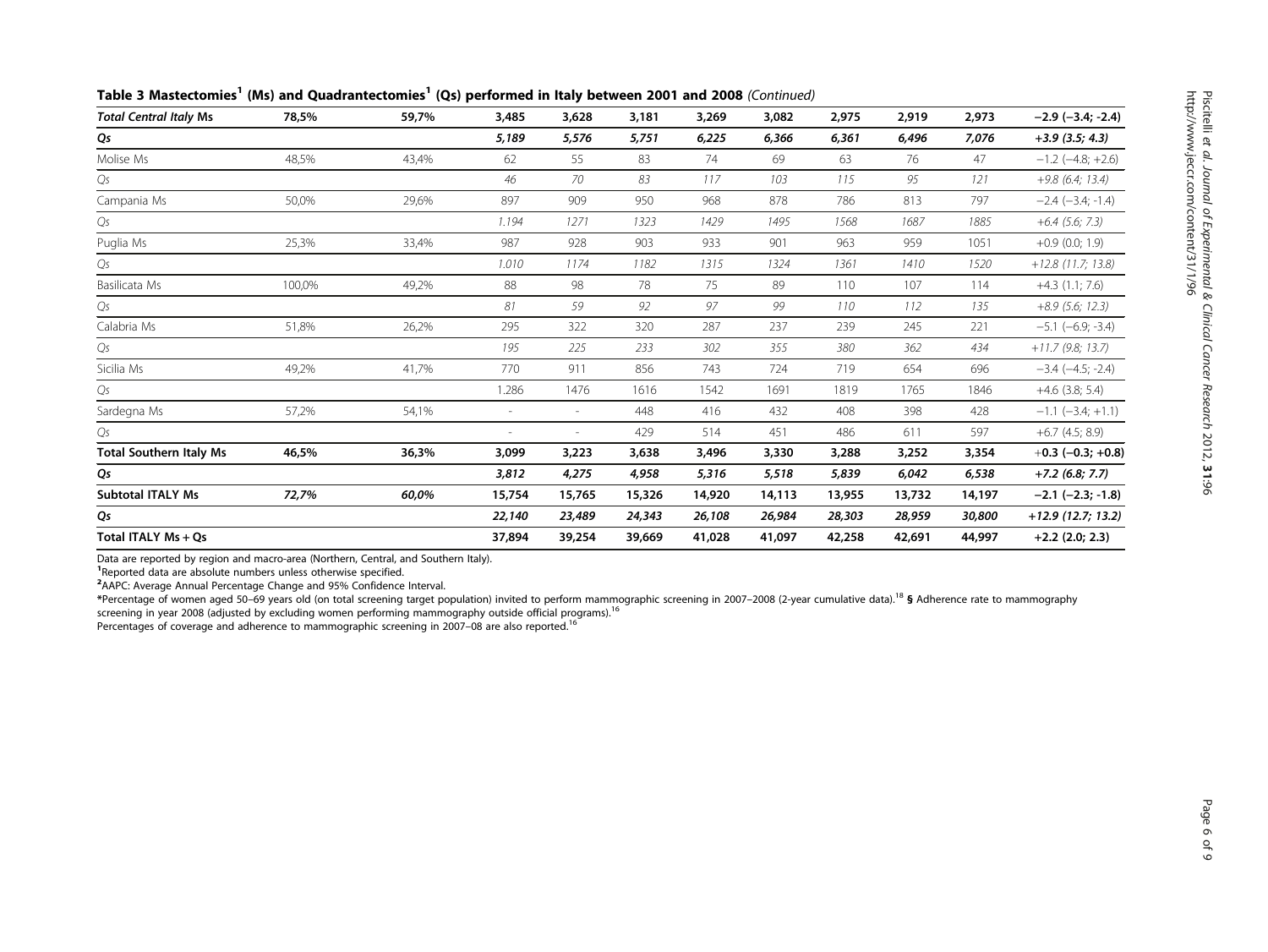| Re-interventions (n) in the same patient | 2001 | 2002 | 2003 | 2004 | 2005 | 2006 | 2007 | 2008 | AAPC (95%CI) <sup>2</sup> |
|------------------------------------------|------|------|------|------|------|------|------|------|---------------------------|
| 1 re-intervention in the same year       | 3268 | 3243 | 3241 | 3039 | 2950 | 2667 | 2347 | 1796 | $-6.8$ $(-7.3; -6.3)$     |
| 2 re-interventions in the same year      | 1387 | 1981 | 2419 | 2834 | 3092 | 3484 | 3560 | 3794 | $+12.9$ (12.2; 13.5)      |
| 3 re-interventions in the same year      | 27   | 56   | 132  | 166  | 220  | 240  | 290  | 295  | $+27.5(24.4; 30.7)$       |
| >3 re-interventions in the same year     |      |      |      | 3    |      | 16   | 15   | 24   | +45.9 (29.9; 63.9)        |
| <b>Total Re-interventions</b>            | 4682 | 5280 | 5799 | 6042 | 6279 | 6407 | 6212 | 5909 | $+3.2$ (2.8; 3.6)         |

<span id="page-6-0"></span>Table 4 <sup>1</sup>Mastectomies and <sup>1</sup>Quadrantectomies performed on repeated admissions between 2001 and 2008

Data is presented by categories defined upon the number of repeat major breast surgeries within a year.

<sup>1</sup>Reported data are absolute numbers unless otherwise specified.

<sup>2</sup>AAPC: Average Annual Percentage Change (with 95% Confidence Interval, CI).

substantial improvements in data quality. Demographic data accuracy was high. However, inter-regional differences in the completeness of reporting exist and must be taken into account when considering these data [\[12\]](#page-8-0).

We specifically focused on breast cancer patients having undergone mastectomy or quadrantectomy, whose basic requirement is a histologically-confirmed diagnosis of primary breast cancer. At the same time, we excluded women having undergone excision biopsies and tumorectomies. This approach significantly minimized the inclusion of false positive cases.

Repeated admissions were identified and discounted over the entire 8-year period. This increases our confidence in the ability of the NHDRs to differentiate patients with incident breast cancer cases, included in the present study, from patients with prevalent cancers. Data on repeat admissions were approached in a separate set of analyses (Table 4). Future work will be oriented towards the identification of factors associated with surgery-related hospital readmissions in breast cancer patients, with a specific focus on tumor size and histology, lymph node involvement, type of surgical treatment and patient demographics.

In our analysis, we included data on in situ breast carcinoma. The latter accounted for a small average number of major breast surgeries performed on a yearly basis [i.e., 234 mastectomies (range: 227–301), and 1004 quadrantectomies (range: 725–1300) per year]. In situ breast cancer holds the potentials for malignant transformation. The systematic collection, analysis and reporting of data on carcinoma in situ might help identify risk factors and clarify underlying mechanisms of malignant transformation, thus contributing to breast cancer control research and more targeted treatments [[17,18\]](#page-8-0).

Our study has also some limitations. Based on predefined selection criteria, our study population includes women eligible for quadrantectomies or mastectomies. The latter category encompasses patients diagnosed with early and locally advanced breast cancer, while generally excluding patients with metastatic breast cancer (MBC) at the time of diagnosis. On this basis, our analysis is expected to underestimate the actual number of breast cancer incident cancer cases. Currently, the percentage of breast cancer patients who are metastatic at diagnosis approximates 6%, with a 5-year survival rate of 21% [\[19](#page-8-0)].

We analyzed data related to the time frame spanning from 2001 to 2008. Variations in admitting practices and treatment protocols for the disease of interest might have occurred over time and by area. In few cases, this could have caused discrepancies between the hospital discharges and the actual occurrence of the disease considered [\[20,21\]](#page-8-0).

Notwithstanding the exclusion of incident cases of metastatic breast cancer (by inclusion criteria), the rates obtained from the analysis of the hospital discharge records were higher than those reported by the Italian Ministry of Health in 2006. According to the CRs 2006 report, the number of estimated breast cancer cases for the year 2006 was 37,542 [\[22](#page-8-0)]. In the same year, we observed 42,258 cases (i.e., +11%). Several factors might contribute to such a discrepancy. First, in our study the linking process allowed the discharge of repeat hospital admission between 2001 and 2008, but discharge data related to patients who had been admitted for breast cancer in years prior to 2001 might still be present. Indeed, 10–15 percent of patients undergoing breast conservative therapy for operable breast cancer (i.e., breast-conserving surgery and postoperative breast irradiation) will develop a loco-regional recurrence within 10 years [\[23](#page-8-0)]. This risk is slightly higher than that of a loco-regional recurrence following mastectomy (5 to 10 percent) [[23](#page-8-0),[24](#page-8-0)]. However, these rates include both metastases occurring in the ipsilateral preserved breast (i.e., local recurrence) and regional lymph nodes, (i.e., regional recurrence), with only the first representing a potential target for breast surgery. Second, our analysis included data on carcinoma in situ of the breast, which are not routinely collected and analyzed by CRs [\[17](#page-8-0)]. Third, the official estimates were based on the use of the Mortality and Incidence Analysis Model method (MIA-MOD), a back-calculation approach which obtains cancer-specific morbidity measures by using official mortality data and model-based relative survival from local cancer registry data. As such, the MIAMOD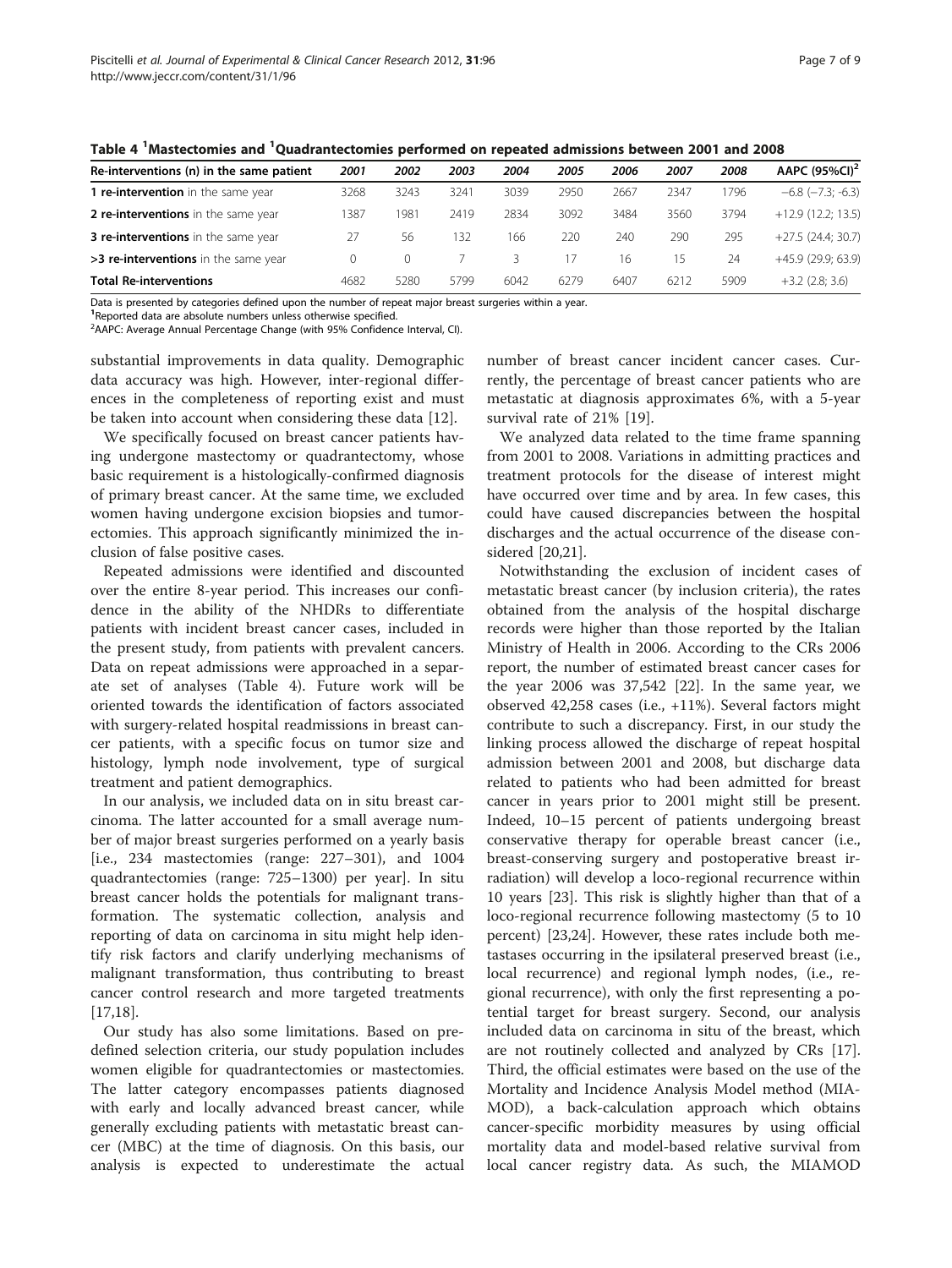method reflects the limitations stemming from the incomplete coverage and disproportion among macroareas which characterize the Italian network of CRs [\[10](#page-8-0)]. On this basis, underreporting of cases and, consequently, underestimation of the cancer burden cannot be excluded when using the MIAMOD approach.

Significant increases in quadrantectomies were reported in women aged 25 to 39 and 40 to 44 years. Women in these age groups are still formally uncovered by the breast cancer screening programs activated by the Italian Ministry of Health, despite they represent 13.6% of women undergoing total major breast procedures [[16\]](#page-8-0).

In general, our figures showed inverse trends for mastectomies and quadrantectomies performed in Italy between 2001 and 2008. The increase observed for quadrantectomies and the decrease concerning mastectomies might be interpreted in light of the progressive expansion of the screening programs, and the better adherence to updated treatment protocols [[16](#page-8-0)]. Indeed, mammographic screen-detected cancers show more favorable prognostic features at diagnosis and need less extensive treatment compared to symptomatic cancers [[25\]](#page-8-0). The heterogeneous distribution of such interventions (i.e., screening programs), particularly in Southern Italy, might account for the differences in trends across macro areas and singular regions.

Several studies have investigated the use of hospital discharge records to enhance cancer surveillance. In 1996, Huff and co-authors estimated disease occurrence rates from hospital discharge data for breast, cervical and lung cancer at a state- and county level for the state of Maine, US. Consistently with our results, rates from hospital discharge data were higher than rates from cancer registry data. It is noteworthy that the breast cancer rates from NHDRs and Cancer Registry data were the ones with the higher correlation among those considered (correlation coefficients were 0.87, 0.79 and 0.55 for breast, lung and cervical cancer, respectively) [[26](#page-8-0)]. We have previously proposed the use of the NHDRs to evaluate the breast cancer burden in Italy [\[11\]](#page-8-0). Results across our two studies are fairly consistent. However, results from our previous study were limited by the inclusion of repeat hospital admissions. Moreover, a different and more restricted time window was considered (i.e., 2000–2005). Ferretti et al. used an algorithm based on Regional hospital discharge records to estimate breast cancer incidence in three Italian regions covered by the Italian net of CRs (e.g., Emilia Romagna, Toscana and Veneto). Incidence rates of the two methods showed no statistical differences. However, the authors ascribed the agreement between hospital discharge records and CRs incidence rates to a cross effect of both sensitivity and specificity limitations of the discharge records algorithm [[27\]](#page-8-0).

# Conclusions

A National system of population-based CRs is essential to monitor cancer patterns and trends at a National and local level and to orient health monitoring and resource allocation decisions [\[28](#page-8-0)]. However, the exclusive use of CRs may pose limits to the estimate of cancer burden, mainly due to incomplete and heterogeneous coverage. We suggest the use of the NHDRs to supplement the net of CRs. The latter source (NHDRs) may be a valuable and relatively efficient tool for enhancing cancer surveillance.

#### Abbreviations

et al: And co-authors; AAPC: Average annual percentage change; CR: Cancer registry; CRs: Cancer registries; CI: Confidence interval; e.g: Exampli gratia; HDF: Hospital discharge file; i.e: Id est; ICD-9-CM: International classification of diseases, ninth revision, clinical modification; AIRTUM: Italian association of cancer registries; Ms: Mastectomies; MIAMOD: Mortality and incidence analysis model; NHDRs: National hospital discharge Records; ISTAT: National Institute for Statistics; Qs: Quadrantectomies; SEER: Surveillance, epidemiology and end results program; US: United states.

#### Competing interests

The authors declare that they have no competing interests.

#### Authors' contributions

PP, study conception and design, data acquisition, manuscript drafting. MB, manuscript drafting, methodological advise. MC, critical revision for important intellectual contents. MDM, critical revisions for important intellectual contents. AS, critical revisions for important intellectual contents. MD, critical revisions for important intellectual contents. AF, critical revisions for important intellectual contents. AL, critical revisions for important intellectual contents. FP, critical revisions for important intellectual contents. PM, critical revisions for important intellectual contents. GC, critical revisions for important intellectual contents; AA, critical revisions for important intellectual contents. CN, critical revisions for important intellectual contents. AD, critical revisions for important intellectual contents. GDT, data analysis, results' interpretation. MLB, critical revisions for important intellectual contents. AM, critical revisions for important intellectual contents. IRM, data acquisition, methodological advise. AG, study conception and design, methodological advice. All authors read and approved the final manuscript.

#### Acknowledgements

This work was supported by the Human Health Foundation, Spoleto (PG), Italy (http://www.hhfonlus.org), the Sbarro Health Research Organization, Philadelphia, PA (http://www.shro.org), the DoD, Army Research and Development, and the DoH Commonwealth of Pennsylvania. Authors are also grateful to the Euro Mediterranean Scientific Institute (ISBEM, Brindisi), for data management and analysis.

#### Author details

<sup>1</sup>Department of Internal Medicine, University of Florence, Viale Pieraccini 18 Florence 50139, Italy. <sup>2</sup>Scientific Direction, Regina Elena National Cancer Institute, Via Elio Chianesi 53, 00144 Rome, Italy. <sup>3</sup>Epidemiology, Regina Elena National Cancer Institute, Via Elio Chianesi 53, 00144 Rome, Italy. <sup>4</sup>Local Health Authority of Naples (ASL NA1), Centro piazza Nazionale 95, Naples 80143, Italy. <sup>5</sup>Department of General Surgery, Second University of Naples, Via Sergio Pansini, Naples 80131, Italy. <sup>6</sup>Department of Senology, National Cancer Institute G. Pascale Foundation, Via Mariano Semmola, Naples 80131, Italy. <sup>7</sup>Sbarro Institute for Cancer Research and Molecular Medicine and Center of Biotechnology, College of Science and Technology Temple University, BioLife Science, Bldg. Suite 431 1900 N 12th Street, Philadelphia, PA 19122, USA. <sup>8</sup>Radiotherapy, Local Health Authority Salerno, via Nizza 146 Salerno 84124, Italy. <sup>9</sup>INT-CROM, National Cancer Institute G. Pascale Foundation - Cancer Research Center, Via Ammiraglio Bianco, Mercogliano, Avellino 83013, Italy. <sup>10</sup>Human Health Foundation, Piazza Pianciani 5, Spoleto-Perugia 06049, Italy. <sup>11</sup>Euro Mediterranean Biomedical Institute (ISBEM) Research Centre, Via Reali di Bulgaria, Brindisi, Mesagne 72023, Italy.